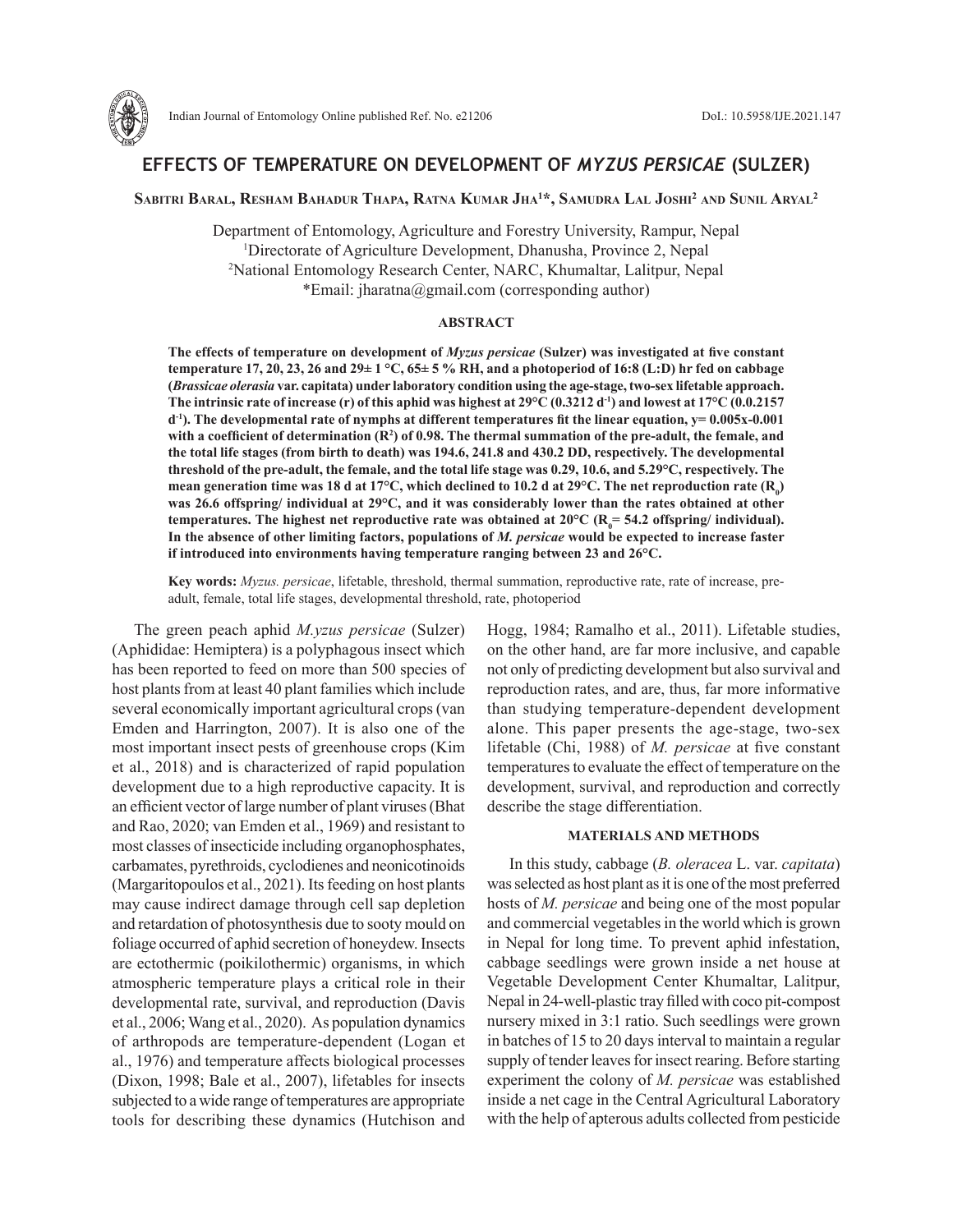uncontaminated cabbage field and was periodically supplemented with nymphs collected from such fields to maintain its genetic heterogeneity. Before starting experiment, insects were reared for 2-3 generations to maintain healthy stock. Experiments were carried in two-chambered incubator (Optic Technology, Delhi) available at the Central Agricultural Laboratory, Harihar Bhawan, Nepal maintaining desired temperature, keeping a constant  $65 \pm 5\%$  relative humidity and photoperiod 16:8 hr light: dark for all experiments.

Before starting temperature dependent lifetable study, adults from stock colony were reared on cabbage for one generation to acclimatize at a similar laboratory condition maintained in the incubator. Fifty females from acclimatized stock were randomly picked and placed in plastic cups (each 0.5 l capacity with 10 cm at base and 11.5 cm at top diameter and 6.5 cm depth) separately. 1 to 2 nymphs born within 24 hr from each female were individually transferred to leaves placed in similar plastic cups by using a fine camel hair brush separately. Such cups were labeled and kept in the same chamber in the similar condition. A total of 50 to 60 nymphs were used for temperature dependent life table studies. The individuals were observed daily for their molting and survival till adult stage. The leaves were replaced in every alternate day. Once reached to adult stage, females were checked daily for the birth of nymphs and such nymphs were removed from rearing cups after counting. Survival and fecundity were recorded for each individual from birth to death. Altogether five experiments were completed in five different temperatures  $17, 20, 23, 26,$  and  $29^{\circ}$ C. When rearing at 32°C, no individual could survive to the female stage, so the lifetable data at 32 °C is not included.

Raw data were analyzed based on the theory of the age-stage, two-sex lifetable (Chi and Liu, 1985; Chi, 1988) using TWOSEX-MSChart which is available at http://140.120.197.173/Ecology/prod02.htm (Chi, 2020). The mean of the development periods for each development stage, longevity and fecundity of *M. persicae* were calculated. The age-stage specific survival rate  $(s_{y})$  (where *x* is the age and *j* is the stage), the age-stage specific fecundity  $(f_{x}$ ), the age-specific survival rate  $(l_x)$ , and the age-specific fecundity  $(m_x)$ were calculated from the daily records of the survival and fecundity of all individuals in the cohort. The linear degree day model was used to estimate thermal constant of *M. persicae* which is a product of time and the degrees of temperature above the threshold temperature. It is represented by following fundamental equation:

$$
K = D(T - T_0) \tag{1}
$$

Where *K* is thermal constant of the ectothermic organism, D is development time (days), T is temperature, and  $T<sub>0</sub>$  is the lower developmental threshold temperature. These parameters were estimated by calculating the rate of development  $y=1/2$  for the day variable and linearizing transformation of eq. 1 The lower development temperature threshold (i.e., base temperature) is derived from the linear function as  $T_o$ <sup>-a</sup>/<sub>b</sub> and thermal constant *K* is simply the inverse of slope (b) which is the average duration in degree days.

#### **RESULTS AND DISCUSSION**

The present results show that *M. persicae* is sensitive to changes in temperature. Temperature affected its developmental time, survival, and fecundity. The total developmental time in pre-adult stages (nymph to female) ranged from 5.5 d at 29°C to 11.1 d at 17°C. Like most ectothermic organisms, the developmental time of *M. persicae* decreased at higher temperatures (Table 1), and the developmental rate increased as the temperature increased (Fig. 1). Shorter immature developmental time at higher temperature might be due to the increasing metabolism in *M. persicae*. Because the species is multivoltine, it would be capable of completing several generations in a year in Nepal. The developmental rates of nymphs at different temperatures fit the linear equation,  $y=0.005x-0.001$  with a coefficient of determination  $(R^2)$  of 0.98. The linear regression equation for female was  $y=0.004x-0.043$ ,  $R^2=0.962$ . The thermal summation (K value) of the pre-adult stages, the female stage, and the total life stages (from birth to death) of *M. persicae* reared on cabbage were 194.6, 241.8 and 430.2 DD, respectively. The thermal constant provides a measure of the physiological time required for the completion of a developmental process.

These values are higher than those reported in literature as cold-adapted species tend to have greater DD requirements (Trudgill, 1995; Trudgill et al., 2005; Hoffmann and Blows, 1994). Cividanes and Souza (2003) reported K values of *M. persicae* reared on *B. oleracea* L. to be 165.6 DD whereas, Liu and Meng (1999) calculated K values on *B. campestris ssp. chinensis* to be 119.8 DD. Thermal constant and respective *DD* requirements are also based on the particular morphology and size of the species. Damos and Savopoulou-Soultani (2012) mentioned that size at maturity is a function of the rate and duration of growth, and large size at maturity implies a long generation time and a correspondingly higher *DD* requirement.

The developmental threshold of the pre-adult stages, the female stage, and the total life stage was 0.29, 10.6,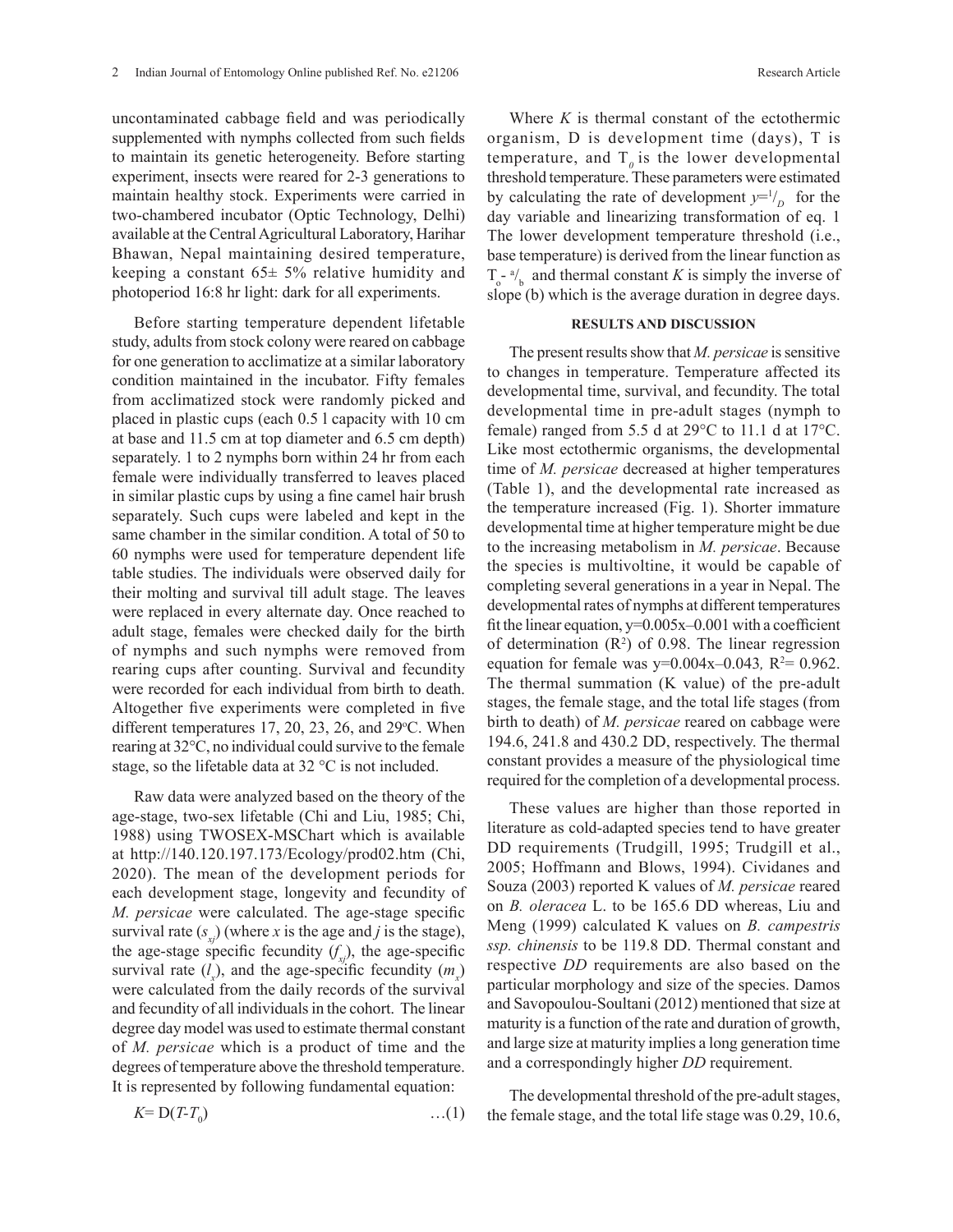| Stages specific duration<br>Temperature |                           |                 |                           |                 |                           |                 |                           |                 |                     |                 |
|-----------------------------------------|---------------------------|-----------------|---------------------------|-----------------|---------------------------|-----------------|---------------------------|-----------------|---------------------|-----------------|
| day                                     | $17 \pm 1$ <sup>o</sup> C |                 | $20 \pm 1$ <sup>o</sup> C |                 | $23 \pm 1$ <sup>o</sup> C |                 | $26 \pm 1$ <sup>o</sup> C |                 | $29\pm1$ °C         |                 |
|                                         | $\mathbf n$               | $Mean \pm S.E.$ | $\mathbf n$               | Mean $\pm$ S.E. | n                         | Mean $\pm$ S.E. | $\mathbf n$               | Mean $\pm$ S.E. | $\mathbf n$         | Mean $\pm$ S.E. |
| $N_{1}$                                 | 47                        | $2.2 \pm 0.1$   | 48                        | $2.1 \pm 0.1$   | 57                        | $1.7 \pm 0.1$   | 47                        | $1.5 \pm 0.1$   | 59                  | $1.0 \pm 0.0$   |
| $N_{2}$                                 | 42                        | $2.2 \pm 0.1$   | 48                        | $2.4 \pm 0.1$   | 46                        | $1.8 \pm 0.1$   | 44                        | $1.8 \pm 0.1$   | 58                  | $1.0 \pm 0.0$   |
| $N_3$                                   | 40                        | $2.9 \pm 0.1$   | 48                        | $2.7 \pm 0.2$   | 42                        | $1.7 \pm 0.1$   | 42                        | $1.6 \pm 0.1$   | 58                  | $1.3 \pm 0.1$   |
| $N_{45}$                                | 37                        | $3.8 \pm 0.2$   | 47                        | $3.7 \pm 0.2$   | 41                        | $2.7 \pm 0.1$   | 41                        | $2.7 \pm 0.1$   | 56                  | $2.2 \pm 0.1$   |
| Female                                  | 37                        | $37.6 \pm 2.5$  | 47                        | $23.7 \pm 1.6$  | 41                        | $19.1 \pm 0.9$  | 41                        | $15.3 \pm 0.8$  | 56                  | $13.2 \pm 2.4$  |
| Pre-adult                               | 37                        | $11.1 \pm 0.2$  | 47                        | $10.7 \pm 0.2$  | 41                        | $7.9 \pm 0.2$   | 41                        | $7.7 \pm 0.2$   | 56                  | $5.5 \pm 0.1$   |
| Longevity                               | 50                        | $37.7 \pm 3.2$  | 50                        | $32.8 \pm 1.8$  | 64                        | $21.2 \pm 1.5$  | 48                        | $20.3 \pm 1.2$  | 59                  | $19.0 \pm 0.6$  |
| Fecundity                               | 37                        | $65.5 \pm 2.9$  | 47                        | $57.7 \pm 3.8$  | 41                        | $72.4 \pm 3.5$  | 41                        | $50.2 \pm 3.2$  | 56                  | $28.0 \pm 1.1$  |
| Oviposition day                         | 37                        | $19.9 \pm 1.0$  | 47                        | $20.0 \pm 1.1$  | 41                        | $17.0 \pm 0.9$  | 41                        | $14.1 \pm 0.8$  | 56                  | $9.6 \pm 0.3$   |
| The intrinsic rate of                   | $0.2157 \pm 0.0064$       |                 | $0.2160 \pm 0.0039$       |                 | $0.2894 \pm 0.0100$       |                 | $0.2911 \pm 0.0090$       |                 | $0.3212 \pm 0.0058$ |                 |
| increase, $r$                           |                           |                 |                           |                 |                           |                 |                           |                 |                     |                 |
| The finite rate of increase,            | $1.2408 \pm 0.0079$       |                 | $1.2412 \pm 0.0049$       |                 | $1.3357 \pm 0.0133$       |                 | $1.3378 \pm 0.0121$       |                 | $1.3788 \pm 0.0079$ |                 |
| λ                                       |                           |                 |                           |                 |                           |                 |                           |                 |                     |                 |
| The net reproductive.                   | $48.5 \pm 4.6$            |                 | $54.2 \pm 4.0$            |                 | $46.4 \pm 4.9$            |                 | $42.9 \pm 3.8$            |                 | $26.6 \pm 1.3$      |                 |
| rate, $R_{\scriptscriptstyle\circ}$     |                           |                 |                           |                 |                           |                 |                           |                 |                     |                 |
| The mean generation                     | $18.0 \pm 0.2$            |                 | $18.5 \pm 0.3$            |                 | $13.3 \pm 0.3$            |                 | $12.9 \pm 0.3$            |                 | $10.2 \pm 0.1$      |                 |
| time, $T$                               |                           |                 |                           |                 |                           |                 |                           |                 |                     |                 |
| The gross reproductive                  | $70.7 \pm 1.5$            |                 | $76.5 \pm 3.2$            |                 | $85.3 \pm 3.3$            |                 | $61.0 \pm 2.0$            |                 | $29.2 \pm 1.0$      |                 |
| rate, GRR                               |                           |                 |                           |                 |                           |                 |                           |                 |                     |                 |

Table 1. Life history and mean population parameters of *M. persicae* reared on cabbage vs. temperatures

 $N_1$  = First nymphal instar,  $N_2$  = Second nymphal instar,  $N_3$  = Third nymphal instar,  $N_4$ <sub>5</sub> = Fourth and Fifth nymphal instar

and 5.29°C, respectively. The developmental time of the total life stages can be described by a quadratic equation y= $0.14x^2 - 8.078x + 135.1$  (R<sup>2</sup>=0.974) (Fig. 1). For many aphids, optimal fecundity and developmental rates occur between 20.0 and 30.0°C (Barlow, 1962; Dean, 1974; Tsitsipisand Mittler, 1976). Chitra and Gupta (2014) reported decrease in fecundity of *M. persicae* at extreme high temperature of 30°C compared to 25°C. *M. persicae* is reported to have capacities for increase between 4.0 and 30.0°C, and optimal survival and development of *M. persicae* occurs in between 20 to 25°C (Barlow, 1962; Whalon and Smilowitz, 1979; Liu and Meng, 1999). *M. persicae* was found not to reproduce above 30°C and to have a thermal death point of 38.5°C (Broadbent and Hollings, 1951).



Davis et al. (2006) reported the lower and upper developmental thresholds of *M. persicae* as 6.5 and 37.3°C, respectively.

These results are consistent with these finding. The lower development threshold is found to be 5.6°C and not a single individual reached to female stage when reared at 32°C in laboratory. Normal insect growth occurs under optimal temperature ranges, but when an insect is exposed to extreme low or high temperatures, development rates are reduced, reproduction fails, and if exposed sufficiently long enough, death occurs (Andrewartha and Birch, 1954). An increase in temperature will affect insect pest abundance by shortening generation time, disrupting predator/prey temporal synchrony (Lawton, 1995), and shifting pest distributions (Porter, 1995).

The age-stage specific survival rate  $(s_{x})$  of *M*. *persicae* gives the probability that a newborn will survive to age *x* and stage *j* (Fig. 2). The variable developmental rate among individuals results in overlapping among these curves. The mean number of offspring produced by individual *M. persicae* of age *x* and stage *j* per day is shown with the age-stage fecundity  $(f_{\rm x})$  in Fig. 3. Because only females produce offspring, there is only a single curve  $f_{\mathcal{X}_6}$  (i.e., the female is the sixth life stage). Age-specific maternity  $(l_x m_x)$ reaches to its peak on18th day at 17°C and gradually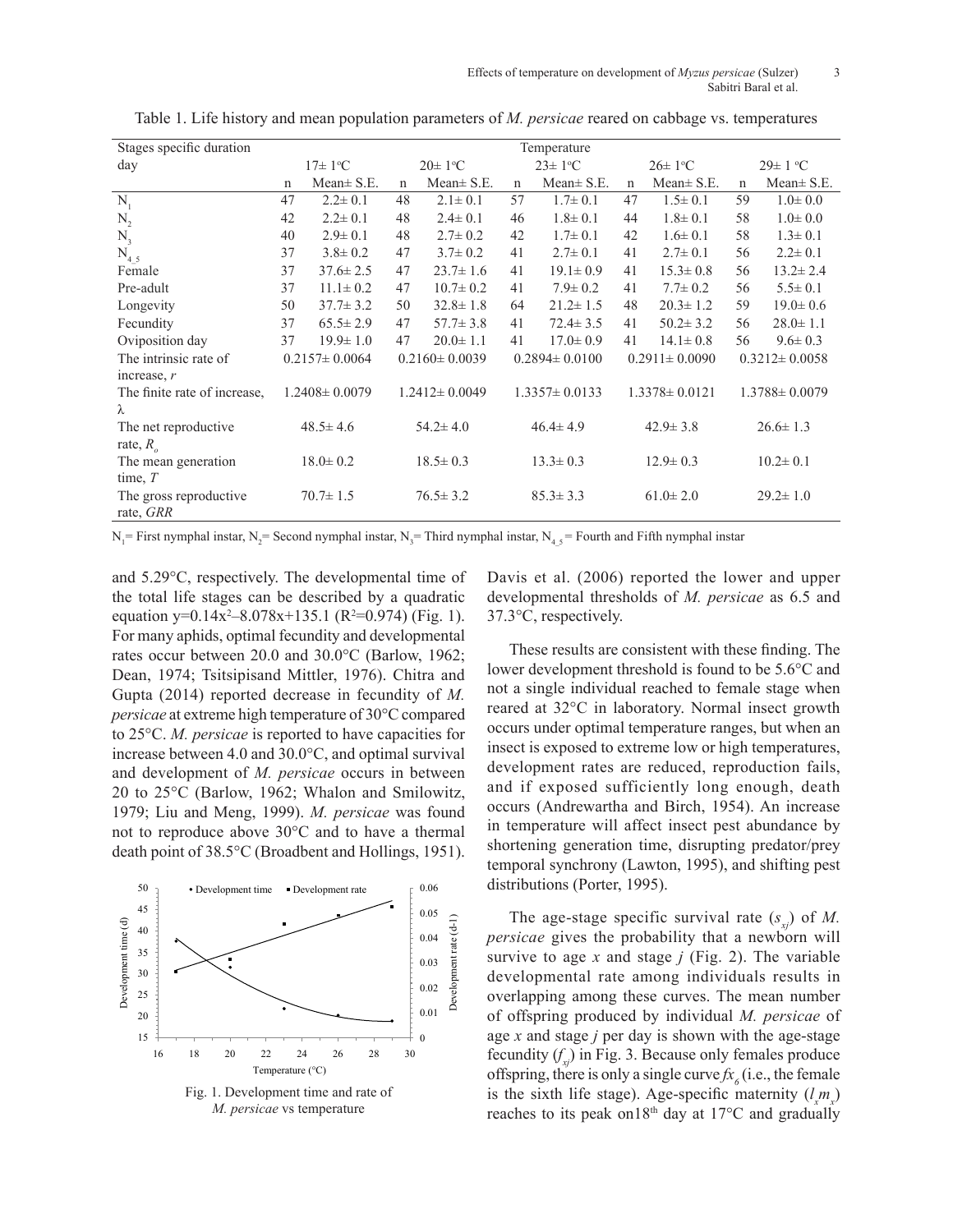decreases to 8<sup>th</sup> day at 29°C. The highest peak of  $l_x m_x$ was observed at 26°C. Population parameters for *M. persicae* are presented in Table 1. The intrinsic rate of increase  $(r)$  of this aphid was the highest at  $29^{\circ}$ C  $(0.3212 \text{ d}^{-1})$  and the lowest at 17°C  $(0.0.2157 \text{ d}^{-1})$ . Because  $\lambda$ -e', the finite rate of increase showed a trend similar to *r*. Increasing temperature shortened the mean generation time (*T*) of *M. persicae*. The mean generation time was 18 d at 17°C, and declined to 10.2 d at 29°C. The net reproduction rate  $(R_0)$  was 26.6 offspring per individual at 29°C, and it was considerably lower than the rates obtained at other temperatures. The highest net reproductive rate was obtained at  $20^{\circ}$ C ( $R_0$ = 54.2) offspring). The GRR values obtained at 17, 20, 23 and 26°C were considerably higher than those obtained at 29°C. The intrinsic rate of increase and finite rate of increase at 29°C was higher than at lower temperatures due to the fast development and the earlier reproduction at this temperature.

The age-stage specific life expectancy  $(e_{i})$  of *M*. *persicae* at different temperatures is plotted in Fig. 4. The life expectancy gives the time that an individual of age *x* and stage *j* is expected to live. Under controlled laboratory conditions without the adverse effects of field conditions, our results show that the life expectancy monotonously decreases with aging. The age-stage reproductive value  $(v_{v_i})$  of *M. persicae* (Fig. 5) describes the contribution of an individual of age *x* and stage *j* to the future population as defined by Fisher (1930). Lifetable study under controlled laboratory conditions reveals the biological potential of development and fecundity of insect populations. In natural environments, however, most populations are influenced by a variety of changing biotic and abiotic factors. In general, this study describes the effect of temperature on several biological parameters of the *M. persicae*. This information is useful in formulating management strategy against *M. persicae* in cabbage fields.

#### **ACKNOWLEDGEMENTS**

The authors thank the Vegetable Development Center, Khumaltar, Laitpur and Seed testing laboratory,



A. 17 °C, B. 20°C, C. 23°C, D. 26°C, E. 29°C